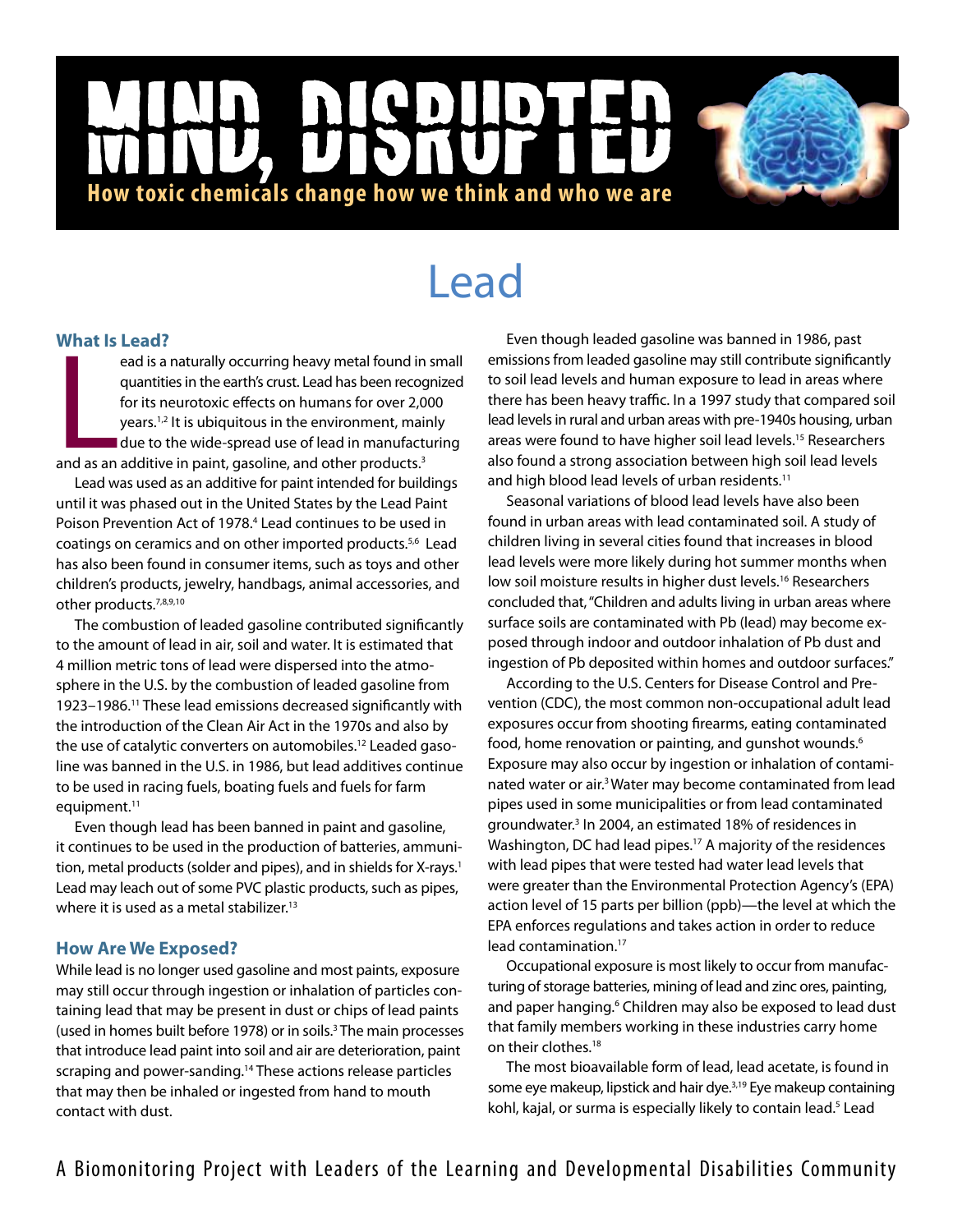acetate dissolves easily and can be absorbed through the skin.<sup>3</sup>

Even though lead has been banned in food packaging produced in the U.S., it has been found in the cans of imported canned food and on candy wrappers.20,21 Containers for food and beverages such as crystal glassware and ceramic items may contain lead.11 Storing acidic items such as vinegar, orange juice and coffee in lead-coated ceramics increases the leaching of lead from these items.<sup>11</sup>

Lead has been also been found in some herbal supplements manufactured in the U.S., China, and India.<sup>22,23</sup>

In 2007, several children's products were recalled for lead paint contamination, affecting nearly 14.5 million items.<sup>24</sup> A majority of these products had been manufactured in China, although products from Korea, India, Peru, Taiwan, and Vietnam were also recalled. A 2008 study found concentrations of lead above the regulatory limit on seasonal items manufactured in China that are intended for children, including fake teeth, Santa Claus pens, and sippy cups.25 High lead concentrations have been found in inexpensive jewelry marketed to children. In some cases jewelry items were more than 80% lead.<sup>26</sup>

#### **Lead in Our Bodies**

Despite the progress that has been made in decreasing childhood lead exposure, it remains a critical environmental health concern. Data from the 2003-2004 National Health and Nutritional Examination Survey (NHANES) reveals that 2.3% of 1–5 year olds have blood lead levels that are higher than 10 μg/dL, the level at which the CDC recommends intervention.27 Over 50% of 1–5 year olds in the 2003-2004 NHANES had blood lead levels at least 2 μg/dL, which is above levels that have been associated with declines in IQ and school performance.27

According to the CDC's state-based Adult Blood Lead Epidemiology and Surveillance (ABLES) program that tracks elevated blood lead levels in adults, a majority of adults with elevated blood lead levels are occupationally exposed to lead in manufacturing, construction or mining.<sup>6</sup> Elevated blood lead levels were associated with non-occupational exposures in less than 5% of adults tracked by the National Institute for Occupational Safety and Health's (NIOSH) ABLES program.<sup>6</sup>

## **Reducing Your Exposure**

You can prevent or minimize exposure to lead in the following ways:

- If you live in a house that was built before 1978, it is possible that it was painted with lead-based paint.<sup>64</sup> Many homes built before 1960 were painted with heavily leaded paint.<sup>64</sup> You can find out about lead levels in your house paint and house dust by hiring an EPA certified Lead Inspector or Lead Risk Assessor to test your paint.<sup>65</sup> Home testing kits are also available.<sup>66</sup>
- If lead-based paint is in good condition, leave it undisturbed.<sup>64</sup> Do not sand or burn wood with lead-based paint because lead may be released into the air.<sup>64</sup>
- It is dangerous to remove lead-based paint yourself because of the dust that it generates.<sup>64</sup>Hire a professional with experience in lead abatement and removal of lead-based paint.<sup>64</sup> Occupants should leave the house until all work is finished and clean-up is done.<sup>64</sup>Furnishings and carpet should be removed from the work area.<sup>69</sup>
- If your occupation or hobby exposes you to lead, take safety precautions such as wearing protective clothing and respirators, and talk to your employer about compliance with regulations on lead exposure. Take steps to reduce the lead dust that you bring home on your body or clothes.<sup>64</sup> Cases of childhood lead poisoning have been caused by exposure to lead dust in cars or on car seats.18 If possible, wash your hands and change your clothing and shoes after work to reduce lead dust in your car and home.<sup>64</sup> Wash these clothes separately.<sup>64</sup>
- Reduce your exposure to dust because household dust may contain lead.64 Use a vacuum cleaner with a HEPA filter on carpeted areas.<sup>69</sup> Mop floors and dust with a wet rag.<sup>64</sup> Wash your hands often and avoid wearing shoes in the house.<sup>64</sup> Washing children's toys also reduces dust exposure.<sup>64</sup> Keep window sills coated with lead-based paint clean because opening and closing the window can create a lot of dust.<sup>67</sup>
- • Avoid using ceramics with lead-based glaze or leaded crystalware as containers for food or beverages.<sup>11</sup> Acidic food and beverages such as orange juice and coffee may accelerate the leaching of lead from these containers.<sup>11</sup>
- Use cosmetics and personal care products that do not contain lead or lead acetate. Avoid eye-makeup that contains kohl.<sup>5</sup> Find out about the ingredients in your personal care products by using the Skin Deep Database: *www.cosmeticsdatabase.com*.
- Make sure that your child is not playing with toys or jewelry that contain lead.67 Check the lead recalls list: *www.cdc.gov/ nceh/lead/Recalls/default.htm*
- The only way to know if your water contains lead is to have it tested.<sup>67</sup>
- Exposure to lead in water is most likely to be caused by lead plumbing.67 To reduce your exposure to lead from lead pipes, replace the plumbing with lead-free pipes, adjust the chemistry of your water so it is less corrosive to pipes, and run water for 5 minutes every morning to flush out the pipes.<sup>68</sup>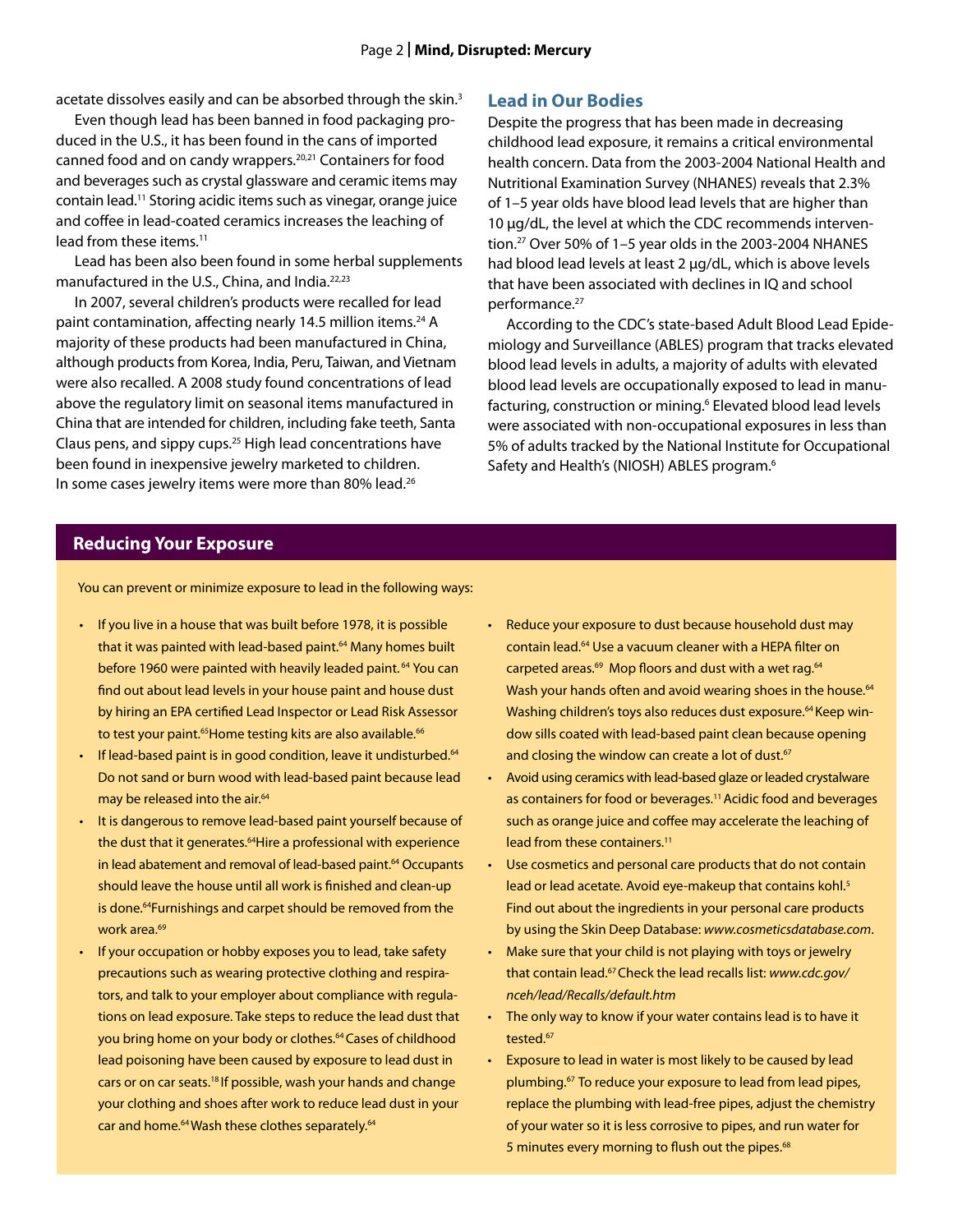## **What Does Exposure to Lead Mean for Our Health?**

The presence of environmental chemicals in the human body does not necessarily imply that they are causing adverse health effects; however, environmental chemical exposures can and do affect human health. It is important to note that both the dosage and the timing of exposure have significant effect on any potential health outcome. There is significant evidence that lead causes health effects at much lower doses than previously assumed. The following information is intended to inform the reader about the current state of knowledge on the health effects of lead, including both human and animals studies.

Lead exposure can adversely impact health through a variety of mechanisms. It can imitate other biologically active ions such as calcium, zinc, and iron to gain access to tissues where it can cause damage.<sup>28</sup> Lead levels of 50-90 μg/dL have been associated with increased in risk of death from all causes, including cardiovascular disease and cancer.<sup>29</sup>

#### **Neurological Toxicity:**

Lead has been associated with neurological effects in children at levels far below the CDC's level of concern of 10 μg/dL.30 One study suggests that there might be no safe threshold for lead toxicity in children, and provides evidence that cognitive function in 3-year old boys is inversely associated with prenatal very low level (<5 μg/dL) lead exposure.<sup>31</sup> Prenatal exposure to lead can lead to problems including premature births, reduced growth, learning difficulties and decreased IQ.27,32

The neurological toxicity of lead is not limited to children. In adults, lead exposure may reduce memory function,33,34 and the effects of childhood lead exposure may persist into adulthood.

Increases in lifetime average blood lead levels (BLL) by 1 μg/ dL result in a decrease of an average of 0.87 IQ points.<sup>35</sup> There is evidence that intellectual impairment is steeper at BLL of *less than* 10 μg/dL, indicating that incremental changes at lower levels may be more damaging than a similar change at a higher level.31 For children with BLL less than 10 μg/dL, an increase in 1 μg/dL lifetime average BLL (while still remaining below 10 μg/dL) was found to result in an IQ decrease of 1.37 points.<sup>31</sup> Although it may seem counterintuitive that changes at lower lead levels result in greater effect than the same change at a higher level, researchers explain that "there is evidence that high concentrations of heavy metals may enhance cellular defense mechanisms and thereby lessen the rate at which additional damage occurs."31

In children from North Carolina who participated in the 2003–2004 NHANES, blood lead levels as low as 2 μg/dL were associated with decreased performance in reading and mathematics.27 Over 50% of children tested between the ages of 1–5 years old had blood lead levels equal to or greater than 2 μg/dL.

Increased exposure to lead is also associated with neuropsychiatric disorders such as attention deficit hyperactivity disorder (ADHD) and antisocial behavior.<sup>36</sup> In a 2002 case control study,

juvenile delinquents had higher bone lead levels, indicating a higher lifetime exposure to lead, than the control group.<sup>37</sup> No level of lead exposure appears to be 'safe' and even the current 'low' levels of exposure in children are associated with neurodevelopmental deficits.35 There is evidence that childhood lead exposure promotes antisocial and criminal behavior in adulthood.<sup>38</sup>

Lead also damages peripheral neurons which may lead to prolonged nerve conduction, decreased manual dexterity, weakness, and pain in the limbs.<sup>39</sup> Some studies identify lead as a risk factor for amyotrophic lateral sclerosis (ALS), also known as Lou Gehrig's disease, a neurodegenerative disease caused by the degeneration of motor neurons.40 Lifetime lead exposures are also associated with the risk of cognitive decline, dementia, and Alzheimer's disease.<sup>41</sup> Lead is also associated with physical damage to brain tissue. An ongoing study has found that adults with childhood lead exposure have reduced brain volume in specific areas of the brain responsible for cognition and emotional responses.<sup>42</sup>

#### **Cancer**

Lead has been determined to be a probable human carcinogen by the Environmental Protection Agency.<sup>43</sup>

#### **Reproductive Health and Endocrine Disruption**

In experiments on female rodents, lead has been shown to alter estrogen receptors in the uterus and ovaries and has been associated with reductions in embryo implantations, late puberty, decreased birth weight, and delays in sexual maturity of offspring.44,45,46,47,48

In a study of the effects of lead exposure on human pregnancy, the mean blood lead level of women who had spontaneous abortion was significantly higher than the group without spontaneous abortion.49 In another study, lead was found to be associated with a lower likelihood of having reached menarche and delayed menarche in adolescent girls,<sup>50</sup> and delayed puberty in boys.<sup>51</sup>

Exposure of male animals to lead has been associated with significant reductions in testosterone and sperm production.<sup>52</sup>

Studies of men who are occupationally exposed to lead have reported reproductive system changes that have the potential to impact fertility. In a cross-sectional study of 503 occupationally exposed men, a median sperm reduction of 49% was reported for men with a blood lead concentration greater than 50 μg/dL.<sup>53</sup> Decreases in sperm motility have also been reported for occupationally exposed men.54 For men wanting to father a child, occupational lead exposure is associated with delayed time to pregnancy in their partners.<sup>55</sup>

#### **Cardiovasicular Toxicity**

Elevated blood lead levels have been associated with increased incidences of hypertension, coronary artery disease, cerebrovascular accidents (stroke), and peripheral vascular disease in humans $56,57,58$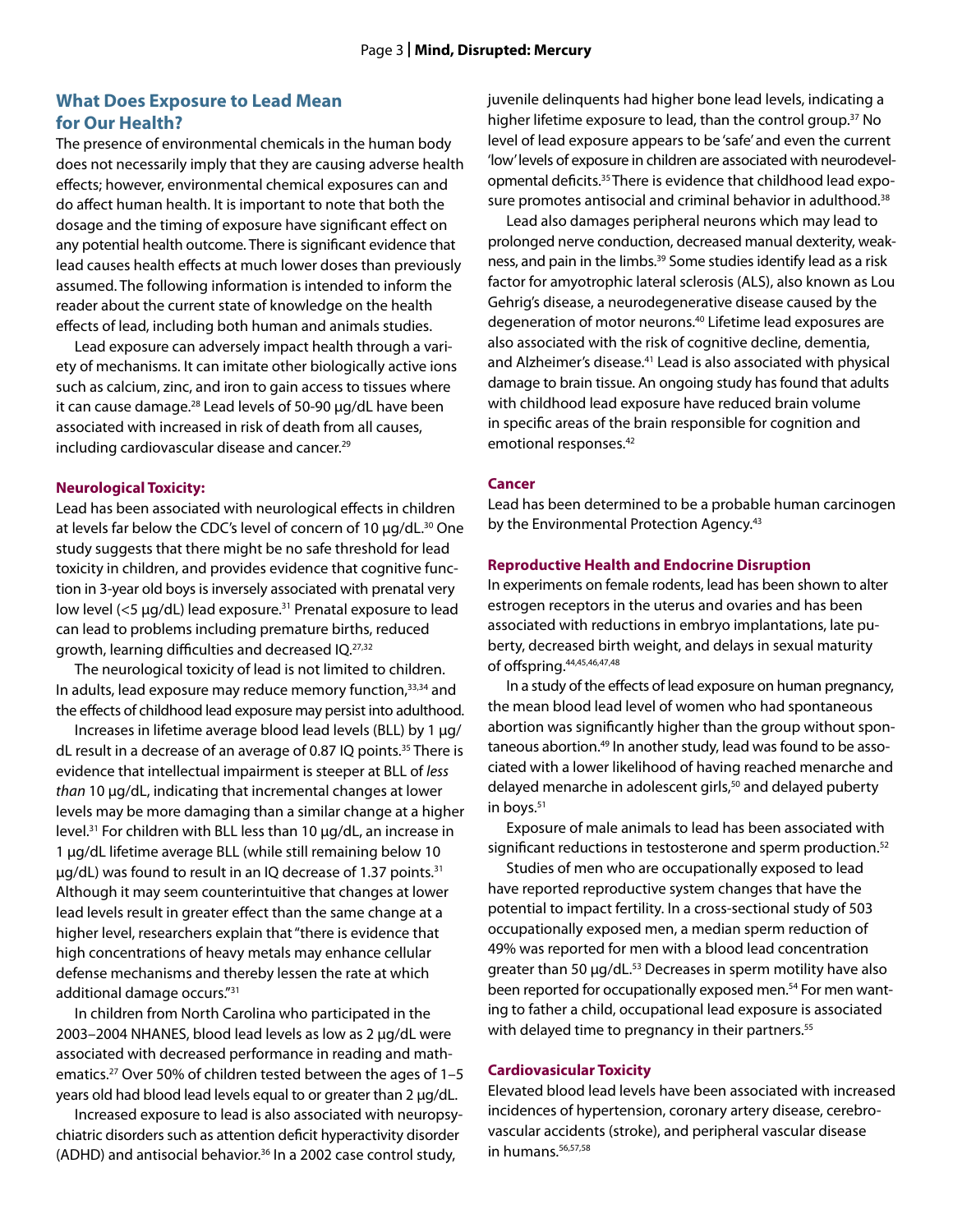In experimental animals, chronic lead exposure has been shown to promote atherosclerosis.<sup>59</sup>

#### **Hematological (Blood) Toxicity**

Lead has multiple toxic effects on the blood, including interference with the formation of hemoglobin.28 Hemoglobin carries oxygen, which is needed for cellular survival.

#### **Kidney Toxicity**

Acute and chronic occupational exposure to lead has been shown to impair kidney function.<sup>60</sup> High blood lead and bone lead levels (which represents the cumulative lifetime exposure of lead) were associated with decreases in creatinine clearance and increases in serum creatinine which indicate that kidney function is impaired by lead exposure.<sup>60</sup>

In participants in the 1999-2006 NHANES survey, elevated blood lead levels were linked to reduced glomerular filtration rates (an indicator of reduced kidney function).<sup>61</sup> In a longitudinal study of people with diabetes and hypertension, participants with high blood and bone lead levels were more likely to experience a decline in renal function.<sup>62</sup>

### **Regulation of Lead**

Lead-based paint was widely used in the U.S. and Europe due

to its protective qualities and durability.<sup>2</sup> Despite reports of childhood lead poisoning related to the consumption of lead based paint from as early as 1904, the United States did not begin its phase-out of lead in paint until 1971 when the Lead-Based Paint Poisoning Prevention Act was passed.<sup>2</sup> Lead-based paint was phased out of inventories, although houses painted before 1978 may be coated with lead-based paint.<sup>2</sup>

Leaded gasoline accounted for a majority of the gasoline sold in the U.S. until the Environmental Protection Agency (EPA) began a phase-out of leaded gasoline in 1972 due to its interference with catalytic converter function.<sup>2</sup> This primary phase-out was completed in 1986, but leaded gasoline remained available in selected markets until the early 1990s.<sup>2</sup> The phase-out of lead from gasoline contributed to the reduction in blood lead levels in U.S. children. "With the removal of lead from gasoline, average childhood blood lead levels in the U.S. plummeted from approximately 16 μg/dL in 1976 to 3.2 μg/dL in 1994."2

After the recall of lead-contaminated toys in 2007, several states adopted policies to protect children from exposure to lead and other toxic chemicals in toys. Maine, Washington, Connecticut, Delaware, Maryland, Michigan, and Vermont have enacted policies that eliminate or reduce lead in toys.<sup>63</sup>

## **Endnotes**

- 1 US Agency for Toxic Substances and Disease Registry (ATSDR). 2007. Lead. Available: *www.atsdr.cdc.gov/tfacts13.pdf.*
- 2 Gilbert SG, Weiss B. 2006. A rationale for lowering the blood lead action level from 10 to 2 micrograms/dL. *Neurotoxicology* 27(5): 693-701.
- 3 Etzel RA, ed. 2003. *Pediatric Environmental Health*. 2nd ed. Elk Grove Village, IL: American Academy of Pediatrics.
- 4 Tong S. 1990. Roadside dust and soil contamination in Cincinnati, Ohio, USA. *Environmental Management* 14:167-113.
- 5 US Food and Drug Administration (FDA). 2009. Kohl, kajal, al-kahal, or surma: By any name, a source of lead poisoning. Available: *www.fda. gov/Cosmetics/ProductandIngredientSafety/ProductInformation/ucm137250.htm.*
- 6 US Centers for Disease Control and Prevention(CDC). 2009. Adult blood lead epidemiology and surveillance, United States 2005-2007. *Morbidity and Mortality Weekly* 58(14): 365-369. Available: *www.cdc.gov/ mmwr/preview/mmwrhtml/mm5814a3.htm.*
- 7 Cox C. 2009. Pretty but Poisonous: Lead in Handbags and Wallets. Report for the *Center for Environmental Health*. Available at: *www.ceh.org/ storage/cehca/documents/accessory\_bag\_report.pdf*
- 8 Cox C. 2008. Illegal and Unhealthy: Lead in California Jewelry. Report for the *Center for Environmental Health*. Available at: *www.ceh.org/storage/ cehca/documents/jtf\_report\_12\_8\_2008\_revised.pdf.*
- 9 Cox C. 2008. Not for our Best Friends! Lead in Dog Accessories. Report for the *Center for Environmental Health*. Available at: *http://cehca.nonprofitsoapbox. com/storage/cehca/documents/dog\_stuff.pdf*
- 10 Ecology Center. 2009. HealthyStuff.org. Available at: *www.healthystuff.org/.*
- 11 Mielke H. 1999. Lead in Inner cities. *American Scientist*. 87: 62– 73.
- 12 Bernard SM, Samet JM, Grambsch A, Ebi KL, Romieu I. 2001. The potential impacts of climate variability and change on air pollution related health effects in the United States. *Environmental Health Perspectives* 109 (Suppl. 2): 199– 209.
- 13 Al-Malack MH. 2001. Migration of lead from unplasticized polyvinyl chloride pipes. *Journal of Hazardous Materials B* 82:263-274
- 14 Mielke HW, Powell ET**,** Shah A, Gonzales CR, Mielke PW Jr. 2001. Multiple metal contamination from house paints: consequences of power sanding and paint scraping in New Orleans. *Environmental Health Perspectives* 109:973-978.
- 15 Mielke HW, Dugas D, Milke PW, Smith KS, Smith SL, Gonzales CR. 1997. Associations between soil lead and childhood blood lead levels in urban New Orleans and rural Lafourche Parish of Louisiana. *Environmental Health Perspectives* 105: 950-954.
- 16 Laidlaw MAS, Mielke HW, Filippelli GM, Johnson DL, Gonzales CR. 2005. Seasonal and children's blood lead levels: Developing a predictive model using climatic variables and blood lead data from Indianapolis, Indiana, Syracruse, NY, and New Orleans, Louisiana (USA). *Environmental Health Perspectives* 113(6): 793-800.
- 17 US Centers for Disease Control and prevention (CDC). 2004. Blood lead levels in residents of homes with elevated lead in tap water— District of Columbia, 2004. *Morbidity and Mortality Weekly*. 53: 268– 270. Available at: *www.cdc.gov/mmwr/preview/mmwrhtml/mm5312a6.htm.*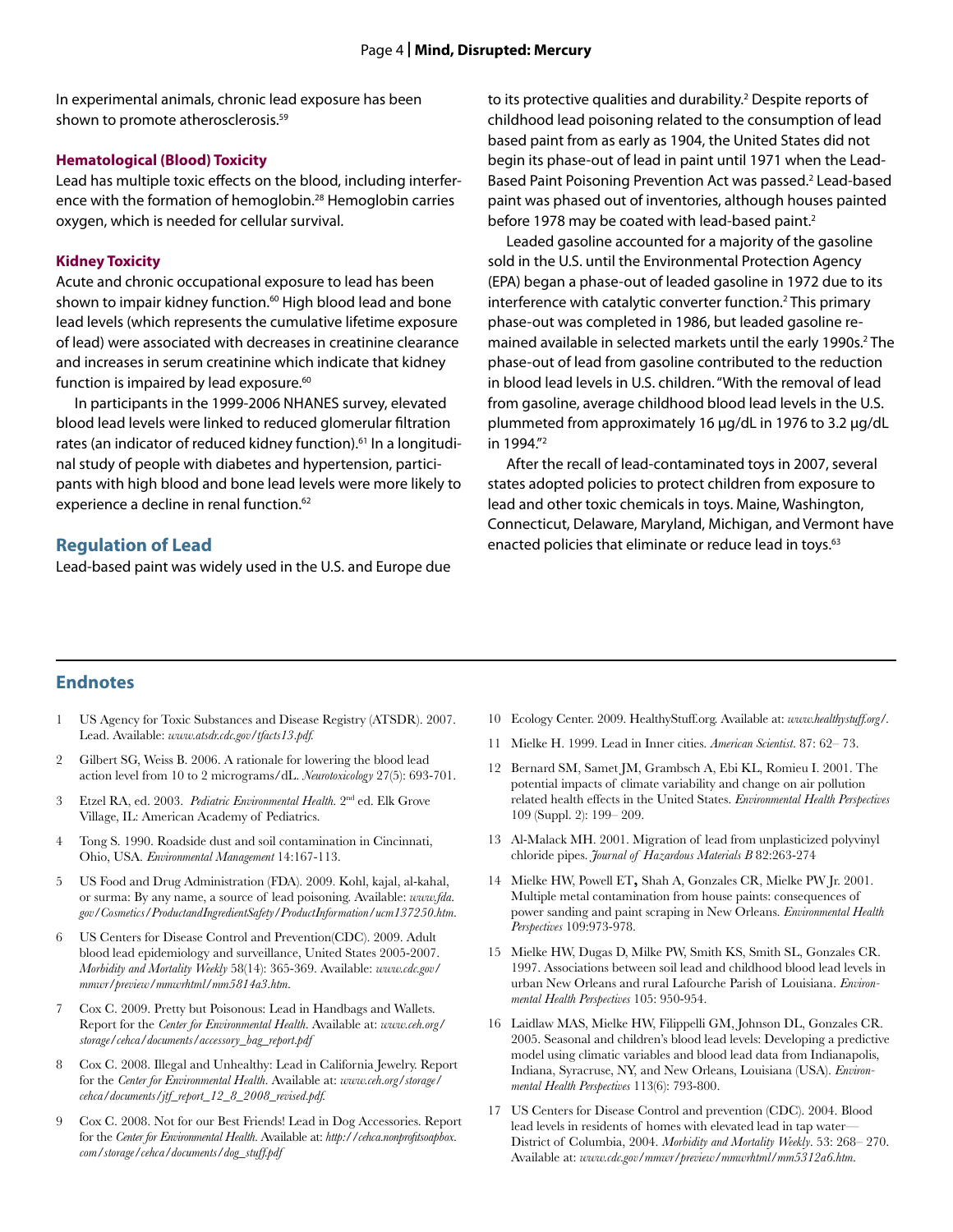#### Page 5 **| Mind, Disrupted: Mercury**

- 18 US Centers for Disease Control and Prevention (CDC). 2009. Childhood lead poisoning associated with lead dust contamination of family vehicles and child safety seats - Maine, 2008. *Morbidity and Mortality Weekly.* 2009 Aug 21;58(32):890-3.
- 19 Hepp NM, Mindak WR, Cheng J. 2009. Determination of total lead in lipstick: Development and single lab validation of a microwave-assisted digestion, inductively coupled plasma–mass spectrometric method. *Journal of Cosmetic Science*, 60(4), July/August, 2009.
- 20 US Food and Drug Adminsitration (FDA). 1998. Dangers of lead still linger. Available: *http://vm.cfsan.fda.gov/~dms/fdalead.html.*
- 21 US Food and Drug Adminsitration (FDA). 2006. Lead in candy likely to be consumed by small children. Available: *www.fda.gov/Food/Guidance-ComplianceRegulatoryInformation/GuidanceDocuments/ChemicalContaminantsandPesticides/ucm077904.htm.*
- 22 Ernst E. 2004. Risks of herbal medicinal products. *Pharmacoepidemiology Drug Safety* 13(11):767–771.
- 23 Garvey GJ, Hahn G, Lee RV, Harbison RD. 2001. Heavy metal hazards of Asian traditional remedies. *International Journal Environmental Health Research* 11(1):63–71.
- 24 United States Consumer Product Safety Commission. 2009. Find recalled products (recalled after 10/01/01) by hazard type. Available: *www.cpsc.gov/cgi-bin/haz.aspx.*
- 25 Weidenhamer JD. 2009. Lead contamination of inexpensive seasonal and holiday products. *Science of the Total Environment* 407: 2447-2450.
- 26 Weidenhamer JD, Clement ML. 2007. Lead contamination of imported low-cost jewelry in the US. *Chemosphere*. 67:961-965
- 27 Needleman HL, Gunnoe CG, Leviton A, Reed RR, Peresie H, Maher C and Barrett P. 1979. Deficits in psychologic and classroom performance of children with elevated dentine lead levels. *NEJM* 300: 684-495.
- 28 *Flora SJ, Mittal M, Mehta A. 2008.* Heavy metal induced oxidative stress & its possible reversal by chelation therapy*. The Indian Journal of Medical Research 128 (4): 501–23.*
- 29 Schober SE, Mirel LB, Graubard BI, Brody DJ, Flegal KM. 2006. Blood Lead Levels and Death from All Causes, Cardiovascular Disease, and Cancer: Results from the NHANES III Mortality Study. *Environmental Health Perspectives* 114(10):1538-1541
- 30 Gilbert SG, Weiss B. 2006. A rationale for lowering the blood lead action level from 10 to 2 micrograms/dL. *Neurotoxicology* 27(5): 693-701.
- 31 Jedrychowski W, Perera F, Jankowski J, Mrozek-Budzyn D, Mroz E, Flak E, Edwards S. Skarupa A. Lisowska-Miszczyk I. 2009. Gender specific differences in neurodevelopmental effects of prenatal exposure to very low-lead levels: The prospective cohort study in three-year olds. *Early Human Development* 85(8):503-510.
- 32 Schnaas L, Rothenberg S, Flores MF, Martinez S. Hernandez C, Osorio E, Velasco SR, Perroni E. 2006. Reduced Intellectual Development in Children with Prenatal Lead Exposure. *Environmental Health Perspectives*  114(5):791-797.
- 33 Kunert HJ, Wiesmuller GA, Schulze –Robbecke R, Ebel H, Muller-Kuppers M, Podoll K. 2004. Working memory deficiencies in adults associated with low-level lead exposure: implications of neuropsychological test results. *Int J Environ Health* 207:521-530
- 34 Weisskopf MG, Proctor SP, Wright RO, Schwartz J. 2007. Cumulative Lead Exposure and Cognitive Performance Among Elderly Men. *Epidemiology* 18(1):59-66
- 35 Canfield RL, Henderson CR Jr, Cory-Slechta DA, Cox C, Jusko TA, Lanphear BP. 2003. Intellectual impairment in children with blood lead concentrations below 10 μg/dL. *N Engl J Med* 348:1517-26.
- 36 Bellinger, D.C. 2008. Very low lead exposures and children's neurodevelopment. *Current Opinion in Pediatrics*. 20(2):172-7.
- 37 Needleman HL, McFarland C, Ness RB, Fienberg SE, Tobin MJ. 2002. Bone lead levels in adjudicated delinquents. A case control study. *Neurotoxicol Teratol* 24:711–7.
- 38 Nevin R. 2000. How Lead Exposure Relates to Temporal Changes in IQ, Violent Crime, and Unwed Pregnancy. *Environmental Research Section A* 83(1):1-22
- 39 Nora DB, Gomes I, Said G, Carvalho FM, Melo A. 2007. Modifications of the sympathetic skin response in workers chronically exposed to lead. *Braz J Med Biol Res* 40(1): 81-87.
- 40 Kamel F, Umbrach DM, Hu H, Munsat TL, Shefner JM, Taylor JA, Sandler DP. 2005. Lead Exposure as a Risk Factor for Amyotrophic Lateral Sclerosis. *Neurodegenerative Disease* 2:195-201
- 41 Weuve J, Korrick SA, Weisskopf MG, Ryan LM, Schwartz J, Nie H, Grodstein F, Hu H. 2009. Cumulative exposure to lead in relation to cognitive function in older women. *Environmetnal Health Perspectives* 117(4):574-80.
- 42 Cecil KM, Brubaker CJ, Adler CM, Dietrich KN, Altaye M, Egelhoff JC, Wessel Stephanie, Elangovan I, Hornung R, Jarvis K, Lanphear BP. 2008. Decreased brain volume in adults with childhood lead exposure. *PLoS Med.*5(5):e112.
- 43 US EPA. 2007. Lead compounds. Available: *www.epa.gov/ttn/uatw/hlthef/ lead.html*
- 44 Wide M. 1980. Interference of lead with implantation in the mouse: effect of exogenous oestradiol and progesterone. *Teratology* 21: 187-191.
- 45 Wiebe JP, Barr KJ. 1988. Effect of prenatal and neonatal exposure to lead on the affinity and number of estradiol receptors in the uterus. *J Toxicol Environ Health* 24: 451-476.
- 46 Dearth RK, Hiney JK, Srivastava V, Burdick SB, Bratton GR, Dees WL. 2002. Effects of lead (PB) exposure during gestation and lactation on female pubertal development in the rat. *Reprod Toxicol* 16: 343-352.
- 47 Ronis MJ, Badger TM, Shema SJ, Roberson PK, Shaikh F. 1996. Reproductive toxicity and growth effects in rats exposed to lead at different periods during development. *Toxicol Appl Pharmacol* 136: 361-371.
- 48 Ronis MJ, Gandy J, Badger T. 1998. Endocrine mechanisms underlying reproductive toxicity in the developing rat chronically exposed to dietary lead. *J Toxicol Environ Health A* 54: 77-99.
- 49 Borja-Aburto VH, Hertz-Picciotto I, Rojas Lopez M, Farias P, Rios C, Bianco J. 1999. Blood lead levels measured prospectively and risk of spontaneous abortion. *Am J Epidemiol* 150: 590-597.
- 50 Denham M, Schell L, Deane G, Gallo MV, Ravenscroft J, Decaprio AP, the Akwesasne Task Force on the Environment. 2005. Relationship of Lead, Mercury, Mirex, Dichlorodiphenyldichloroethylene, Hexachlorobenzene, and Polychlorinated Biphenyls to Timing of Menarche Among Akwesasne Mohawk Girls. *Pediatrics* 115(2):e127-e134.
- 51 Hauser R, Sergeyev O, Korrick S, Lee MM, Revich B, Gitin E, Burns JS, Williams PL. 2008 Association of Blood Lead Levels with Onset of Puberty in Russian Boys. *Environmental Health Perspectives* 116(7):976-980
- 52 Sokol RZ, Berman N. 1991. The effect of age of exposure on leadinduced testicular toxicity. *Toxicology* 69: 269-278.
- 53 Bonde JP, Joffe M, Apostoli P, Dale A, Kiss P, Spano M, Caruso F, Giwercman A, Bisanti L, Porru S, Vanhoorne M, Comhaire F, Zshiesche W. 2002. Sperm count and chromatin structure in men exposed to inorganic lead: Lowest adverse effect levels. *Occup Environ Med* 59: 234-242.
- 54 Kasperczyk A, Kasperczyk S, Horak S, Ostalowska A, Grucka-Mamczar E, Romuk E, Olejek A, Birkner E. 2008. Assessment of semen function and lipid peroxidation among lead exposed men. *Toxicol Appl Pharmacol* 228: 378-384.